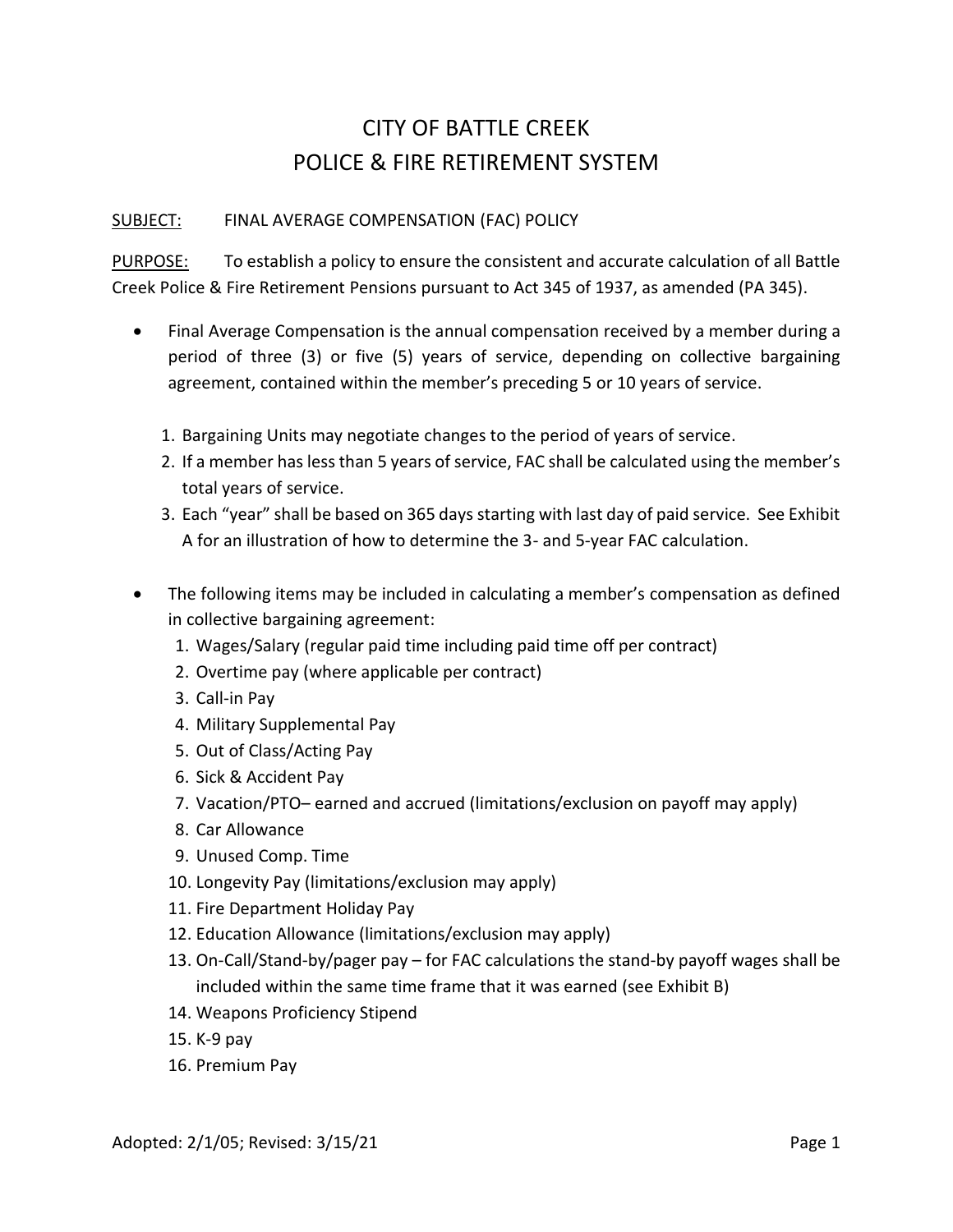- The current collective bargaining agreement and any applicable Administrative Code or City Policy shall apply for the calculation of FAC relative to pensionable wages listed above (based on retirement date or last day of service).
- In all cases the only compensation included in calculating FAC shall be compensation in which a pension contribution has been withheld.
- Military Service Leave, Military Field Training Leave, Workers Comp or Unpaid Medical Leave which causes a break in service may result in an extension in the date range for each year used in the FAC calculation. (see Exhibit C)
- Workers Compensation payments and any supplemental pay shall not be used in calculation of FAC.

POLICY REVIEW: The board shall review this FAC Policy every three years or upon ratification of new collective bargaining agreements. The board may amend this policy, at any time, by majority vote of the board.

Stan Chubinski, Chairman Battle Creek Police and Fire Retirement Board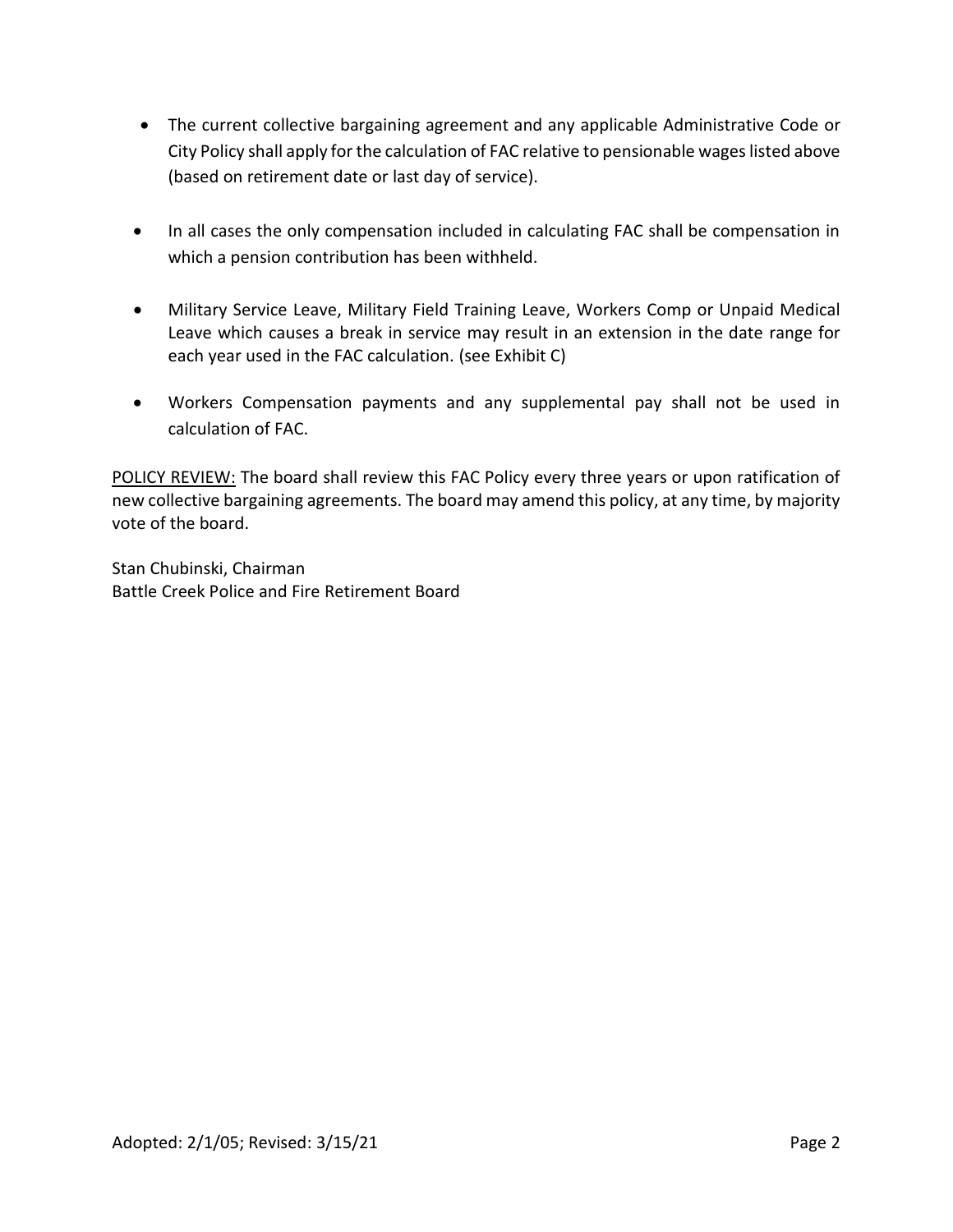## EXHIBIT A

Employee retirement date is 1/3/15 with his/her last day of paid service 1/2/15. The following "years" are established for the FAC calculation:

| Year 10           | 1/3/05 to 1/2/06 |
|-------------------|------------------|
| Year 9            | 1/3/06 to 1/2/07 |
| Year <sub>8</sub> | 1/3/07 to 1/2/08 |
| Year 7            | 1/3/08 to 1/2/09 |
| Year 6            | 1/3/09 to 1/2/10 |
| Year 5            | 1/3/10 to 1/2/11 |
| Year 4            | 1/3/11 to 1/2/12 |
| Year 3            | 1/3/12 to 1/2/13 |
| Year <sub>2</sub> | 1/3/13 to 1/2/14 |
| Year 1            | 1/3/14 to 1/2/15 |

With a consecutive 3 year FAC there are 8 possibilities above as follows:

Years  $1 + 2 + 3$ Years  $2 + 3 + 4$ Years  $3 + 4 + 5$ Years  $4 + 5 + 6$ Years  $5 + 6 + 7$ Years  $6 + 7 + 8$ Years  $7 + 8 + 9$ Years  $8 + 9 + 10$ 

The FAC shall be the combination above that nets the greatest total. If the FAC is based on 5 consecutive years there will be 6 combinations starting with Year  $1 + 2 + 3 + 4 + 5$  and so on.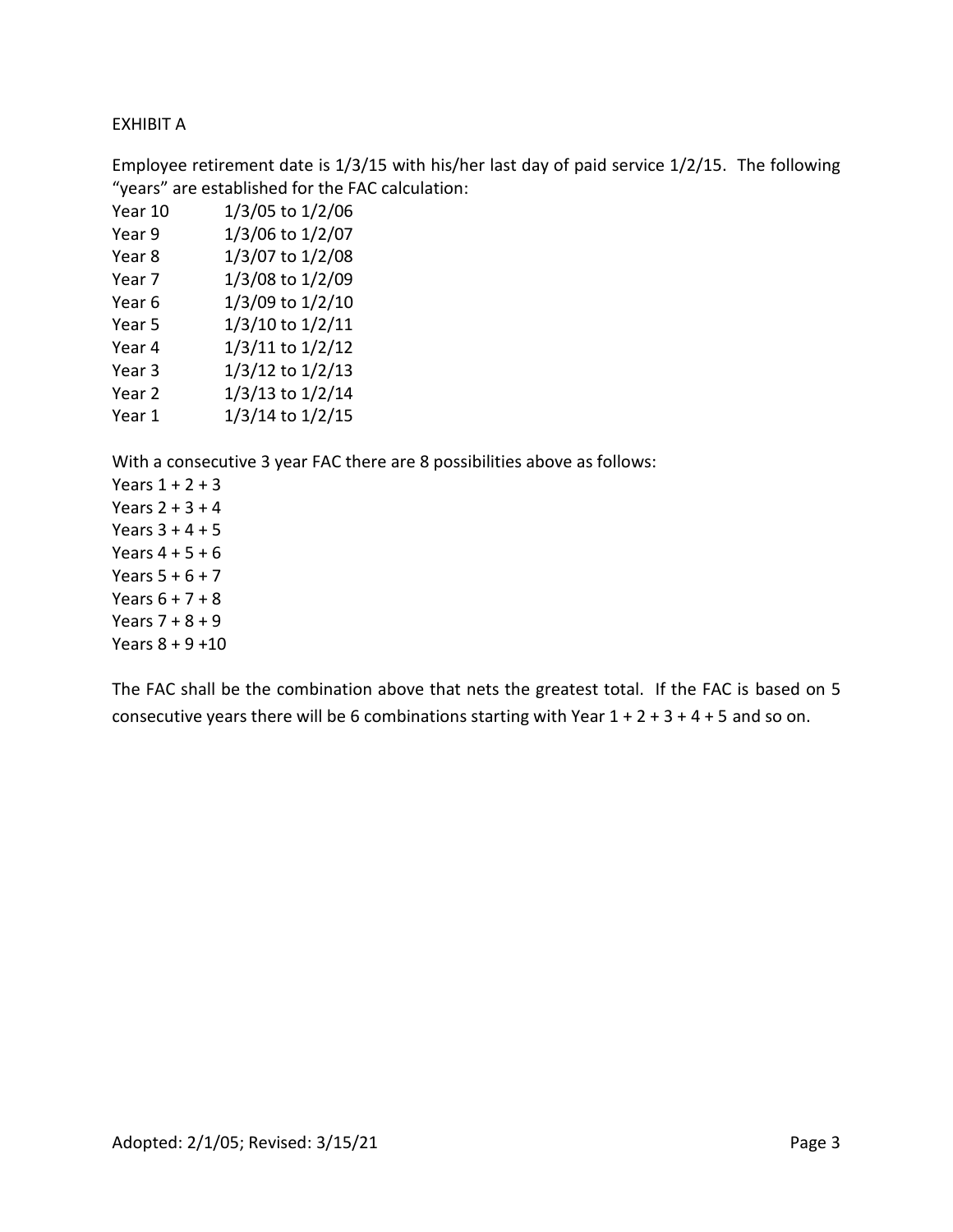## EXHIBIT B (POLC Lieutenant's stand-by payoff)

For members covered by POLC Lieutenant's collective bargaining agreement during 2012-2016. There were two banks for stand-by pay, one was accrued and paid out quarterly and one was a final payoff bank. To determine the member's FAC, stand-by pay for both banks, will be allocated based on the time the stand-by hours were earned, not when the hours were paid.

Following is an example of how these hours and the associated pensionable wages would be spread for the purpose of determining the final FAC based on highest consecutive earnings.

Example:

Employee last day of paid service is 1/2/21

Pay off banks: 500 hours total Hours earned as follows:

| $1/6/11 - 1/5/12$ | hours "earned" = $0$ |
|-------------------|----------------------|
| $1/6/12 - 1/4/13$ | hours "earned" = 80  |
| $1/5/13 - 1/4/14$ | hours "earned" = 120 |
| $1/5/14 - 1/4/15$ | hours "earned" = 75  |
| $1/5/15 - 1/4/16$ | hours "earned" = 150 |
| $1/5/16 - 1/3/17$ | hours "earned" = 75  |
| $1/4/17 - 1/3/18$ | hours "earned" = $0$ |
| $1/4/18 - 1/3/19$ | hours "earned" = $0$ |
| $1/4/19 - 1/3/20$ | hours "earned" = $0$ |
| $1/4/20 - 1/2/21$ | hours "earned" = $0$ |

In this example, the employee has stand-by pay hours accumulated/earned over 5 years. The associated wages would be transferred from the year(s) it was paid out and added to each of these years for the FAC calculation.